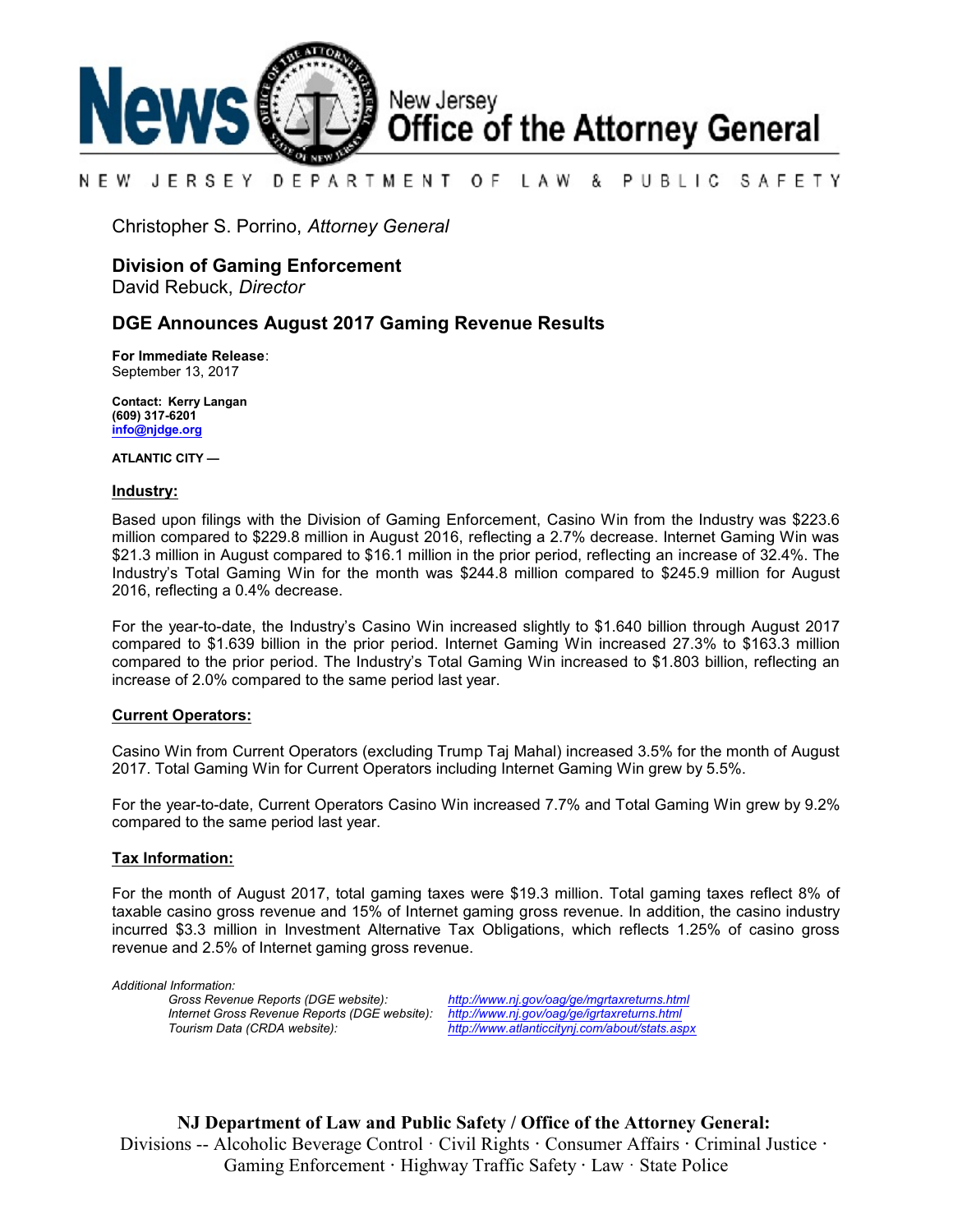# **AUGUST 2017 STATISTICS**

# *GAMING WIN INFORMATION*

|                                               |                                        |                                        | Increase (Decrease)                   |       |
|-----------------------------------------------|----------------------------------------|----------------------------------------|---------------------------------------|-------|
| <b>August</b>                                 | 2017                                   | 2016                                   | \$.                                   | %     |
| Slot Machine Win                              | $\overline{\mathbb{S}}$<br>166,030,222 | $\overline{\mathbb{S}}$<br>167,020,350 | $\overline{\mathbf{s}}$<br>(990, 128) | (0.6) |
| Table Game Win                                | 57,527,913                             | 62,766,732                             | (5,238,819)                           | (8.3) |
| Casino Win                                    | 223,558,135                            | 229,787,082                            | (6, 228, 947)                         | (2.7) |
|                                               |                                        |                                        |                                       |       |
| Peer-to-Peer                                  | 2,082,360                              | 2,173,488                              | (91, 128)                             | (4.2) |
| <b>Other Authorized Games</b>                 | 19,196,519                             | 13,900,815                             | 5,295,704                             | 38.1  |
| Internet Gaming Win                           | 21,278,879                             | 16,074,303                             | 5,204,576                             | 32.4  |
| <b>Total Gaming Win</b>                       | 244,837,014                            | 245,861,385                            | (1,024,371)                           | (0.4) |
| Less: Trump Taj Mahal (a)                     |                                        | 13,768,192                             | (13,768,192)                          | n/a   |
| Total: Current Operators (b)                  | \$<br>244,837,014                      | \$<br>232,093,193                      | 12,743,821                            | 5.5   |
| <b>August YTD</b>                             |                                        |                                        |                                       |       |
| Slot Machine Win                              | \$<br>1,166,416,518                    | \$1,170,114,219                        | \$<br>(3,697,701)                     | (0.3) |
| Table Game Win                                | 473,700,747                            | 469,337,006                            | 4,363,741                             | 0.9   |
| Casino Win                                    | 1,640,117,265                          | 1,639,451,225                          | 666,040                               | 0.0   |
| Peer-to-Peer                                  | 16,676,207                             | 17,919,827                             | (1,243,620)                           | (6.9) |
| <b>Other Authorized Games</b>                 |                                        |                                        |                                       | 32.9  |
|                                               | 146,602,506                            | 110,339,691                            | 36,262,815                            |       |
| Internet Gaming Win                           | 163,278,713                            | 128,259,518                            | 35,019,195                            | 27.3  |
| <b>Total Gaming Win</b>                       | 1,803,395,978                          | 1,767,710,743                          | 35,685,235                            | 2.0   |
| Less: Trump Taj Mahal (a)                     |                                        | 116,496,521                            | (116, 496, 521)                       | n/a   |
| Total: Current Operators (b)                  | 1,803,395,978<br>S.                    | \$1,651,214,222                        | 152, 181, 756                         | 9.2   |
|                                               |                                        |                                        |                                       |       |
| <b>GROSS REVENUE TAX AND CRDA OBLIGATIONS</b> |                                        |                                        |                                       |       |
|                                               | Total                                  | <b>Total IAT</b>                       |                                       |       |
|                                               | Gaming Taxes (c)                       | Obligations (d)                        |                                       |       |

|                 | Gaming Taxes (c) |    | Obligations (d) |  |  |  |  |
|-----------------|------------------|----|-----------------|--|--|--|--|
| August 2017     | 19,258,377       | \$ | 3,327,295       |  |  |  |  |
| YTD August 2017 | 143.419.468      | S  | 24,587,471      |  |  |  |  |
|                 |                  |    |                 |  |  |  |  |

(a) Discontinued Operators reflects ceased operators that did not report win during the last day of the current month. Trump Taj Mahal discontinued operations on October 10, 2016.

(b) Current Operators reflects active operators reporting win during the last day of the current month.

(c) Total Gaming Taxes reflect 8% of taxable casino gross revenue and 15% of Internet gaming gross revenue. Taxable casino gross revenue reflects casino gross revenue less the deduction for eligible promotional gaming credits. Gross Revenue is not Win, is unaudited, and subject to adjustment. Year-to-Date Gross Revenue amount includes any amendments received since the prior monthly press release.

(d) Total IAT Obligations reflect 1.25% of casino gross revenue and 2.5% of Internet gaming gross revenue.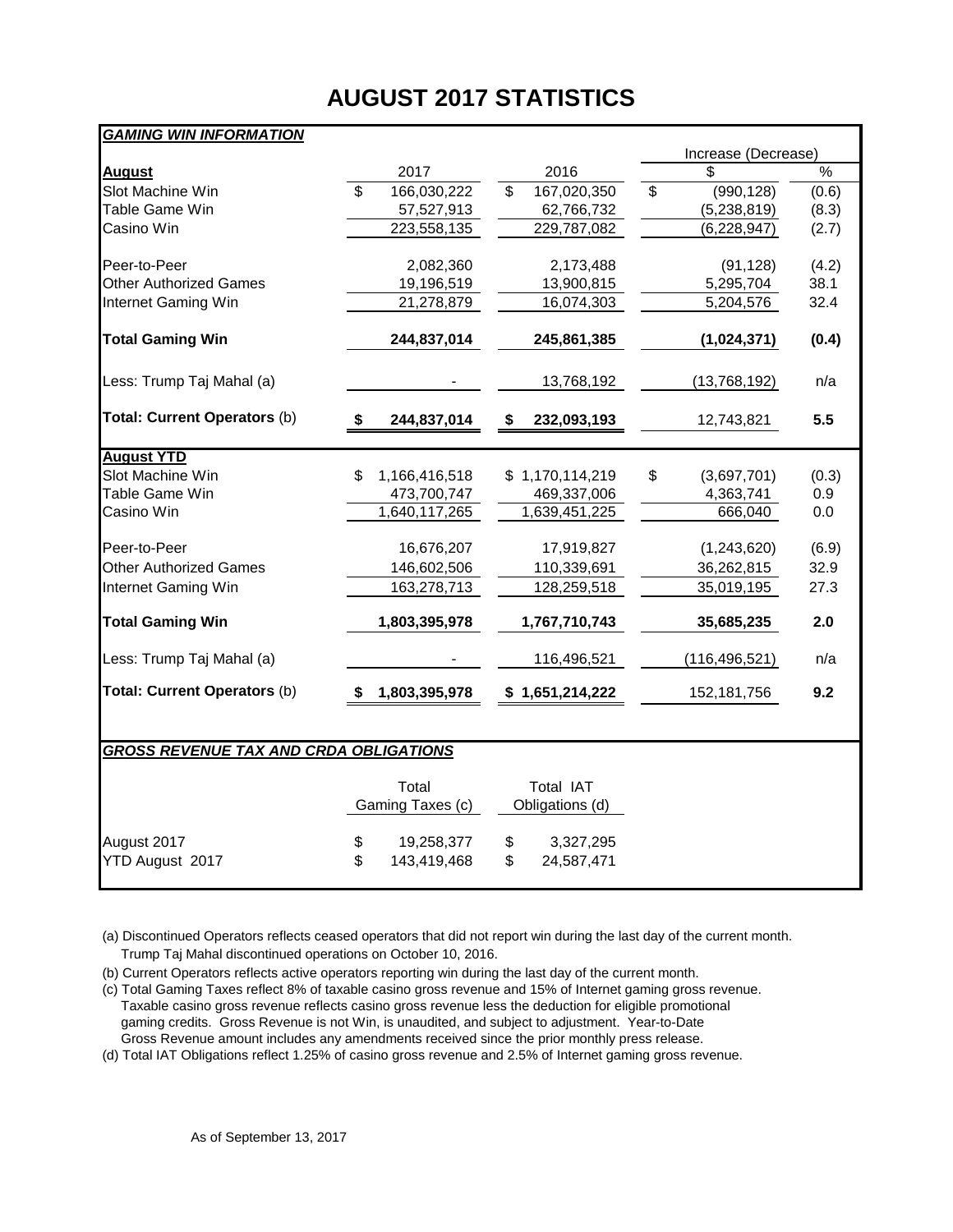#### **THE ATLANTIC CITY CASINO INDUSTRY MONTHLY WIN COMPARISON FOR THE MONTH ENDED AUGUST 2017 VERSUS 2016**

|                              | <b>CASINO WIN</b> |             |    |             | <b>INCREASE</b><br>(DECREASE) |       | <b>INTERNET GAMING WIN</b>     |    |              |  | <b>INCREASE</b><br>(DECREASE) |    | TOTAL GAMING WIN | <b>INCREASE</b><br>(DECREASE) |               |         |
|------------------------------|-------------------|-------------|----|-------------|-------------------------------|-------|--------------------------------|----|--------------|--|-------------------------------|----|------------------|-------------------------------|---------------|---------|
|                              | 2017              |             |    | 2016        | $\%$                          |       | 2017                           |    | 2016         |  | $\frac{6}{9}$                 |    | 2017             |                               | 2016          | $\%$    |
| <b>Bally's AC</b>            | \$                | 20,954,093  | S  | 20,905,995  |                               | 0.2   | \$<br>$\overline{\phantom{a}}$ | \$ |              |  | n/a                           | \$ | 20,954,093       | S.                            | 20,905,995    | 0.2     |
| Borgata                      |                   | 70,399,755  |    | 65,566,509  |                               | 7.4   | 4,294,399                      |    | 3,737,494    |  | 14.9                          |    | 74,694,154       |                               | 69,304,003    | 7.8     |
| Caesars                      |                   | 27,725,969  |    | 27,903,131  |                               | (0.6) |                                |    |              |  | n/a                           |    | 27,725,969       |                               | 27,903,131    | (0.6)   |
| Caesars Interactive NJ       |                   |             |    |             |                               | n/a   | 4,447,519                      |    | 3,117,389    |  | 42.7                          |    | 4,447,519        |                               | 3,117,389     | 42.7    |
| Golden Nugget                |                   | 19,936,454  |    | 20,414,357  |                               | (2.3) | 5,190,954                      |    | 3,469,206    |  | 49.6                          |    | 25,127,408       |                               | 23,883,563    | 5.2     |
| Harrah's                     |                   | 32,256,893  |    | 33,582,959  |                               | (3.9) |                                |    |              |  | n/a                           |    | 32,256,893       |                               | 33,582,959    | (3.9)   |
| Resorts                      |                   | 18,642,266  |    | 17,503,558  |                               | 6.5   |                                |    |              |  | n/a                           |    | 18,642,266       |                               | 17,503,558    | 6.5     |
| <b>Resorts Digital</b>       |                   |             |    |             |                               | n/a   | 3,524,344                      |    | 2,896,284    |  | 21.7                          |    | 3,524,344        |                               | 2,896,284     | 21.7    |
| Tropicana                    |                   | 33,642,705  |    | 30,142,381  |                               | 11.6  | 3,821,663                      |    | 2,853,930    |  | 33.9                          |    | 37,464,368       |                               | 32,996,311    | 13.5    |
| Total: Current Operators (a) |                   | 223,558,135 | -S | 216,018,890 |                               | 3.5   | 21,278,879                     |    | \$16,074,303 |  | 32.4                          |    | 244,837,014      |                               | \$232,093,193 | $5.5\,$ |
| Trump Taj Mahal (b)          |                   |             |    | 13,768,192  |                               | n/a   |                                |    |              |  | n/a                           |    |                  |                               | 13,768,192    | n/a     |
| <b>Total: Industry</b>       |                   | 223,558,135 |    | 229,787,082 |                               | (2.7) | 21,278,879                     | \$ | 16,074,303   |  | 32.4                          |    | 244,837,014      |                               | 245,861,385   | (0.4)   |

(a) Current Operators reflect licensees reporting win during the entire current month.

(b) Discontinued Operators reflects ceased operators that did not report win during the last day of the current month.Trump Taj Mahal discontinued operations on October 10, 2016.